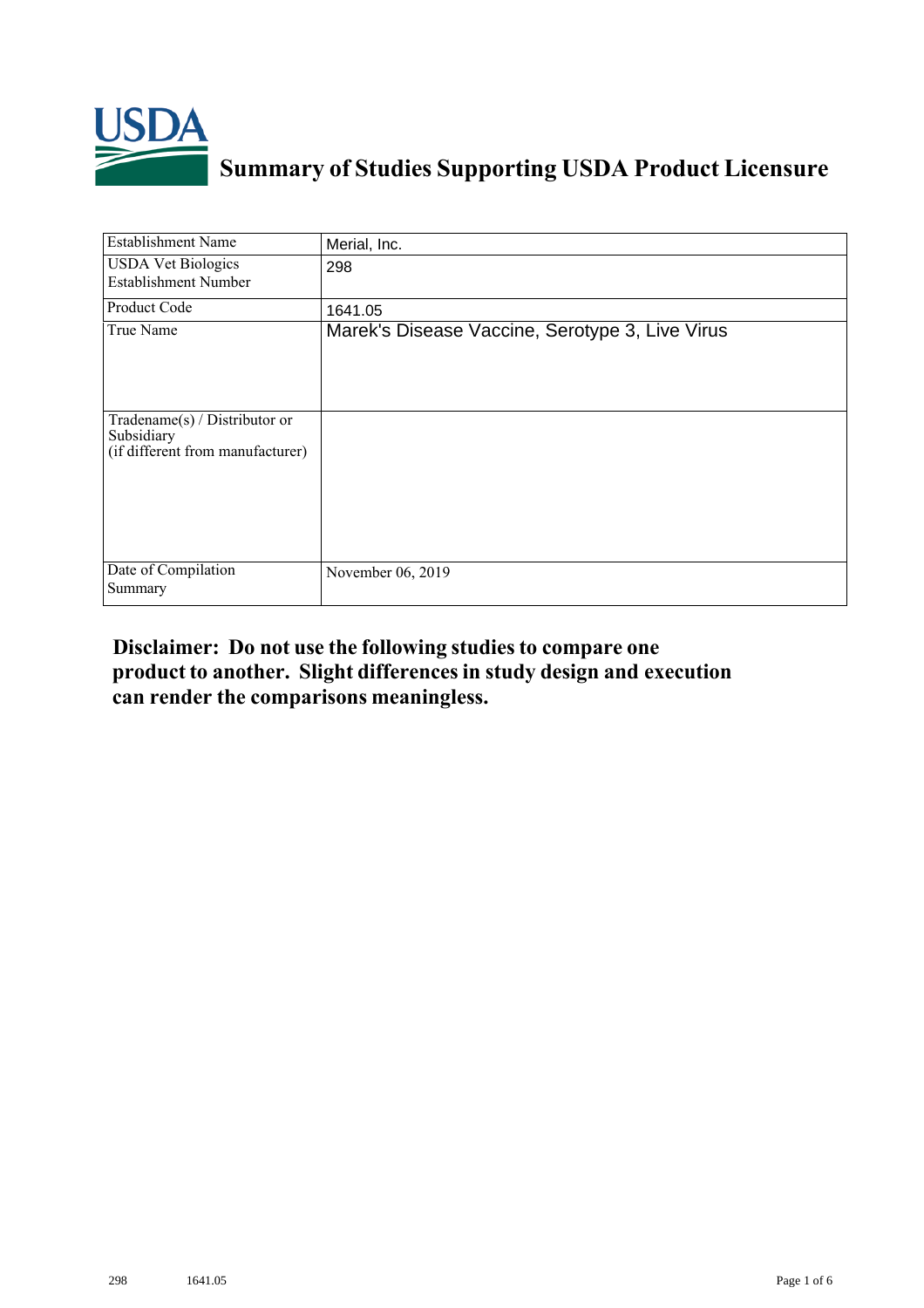| <b>Study Type</b>              | Efficacy                                                                                                                                                                                                                                                                                                                    |
|--------------------------------|-----------------------------------------------------------------------------------------------------------------------------------------------------------------------------------------------------------------------------------------------------------------------------------------------------------------------------|
| <b>Pertaining to</b>           | Marek's Disease Virus                                                                                                                                                                                                                                                                                                       |
| <b>Study Purpose</b>           | Efficacy against Marek's Disease                                                                                                                                                                                                                                                                                            |
| <b>Product Administration</b>  | In ovo at 18-19 days of embryonation                                                                                                                                                                                                                                                                                        |
| <b>Study Animals</b>           | Chickens                                                                                                                                                                                                                                                                                                                    |
| <b>Challenge Description</b>   | Marek's Disease Virus RB1B                                                                                                                                                                                                                                                                                                  |
| <b>Interval observed after</b> |                                                                                                                                                                                                                                                                                                                             |
| challenge                      |                                                                                                                                                                                                                                                                                                                             |
| <b>Results</b>                 | Study data were evaluated by USDA-APHIS prior to product<br>licensure and met regulatory standards for acceptance at the time of<br>submission. No data are published because this study was submitted<br>to USDA-APHIS prior to January 1, 2007, and APHIS only requires<br>publication of data submitted after that date. |
| <b>USDA Approval Date</b>      | October 8, 1993                                                                                                                                                                                                                                                                                                             |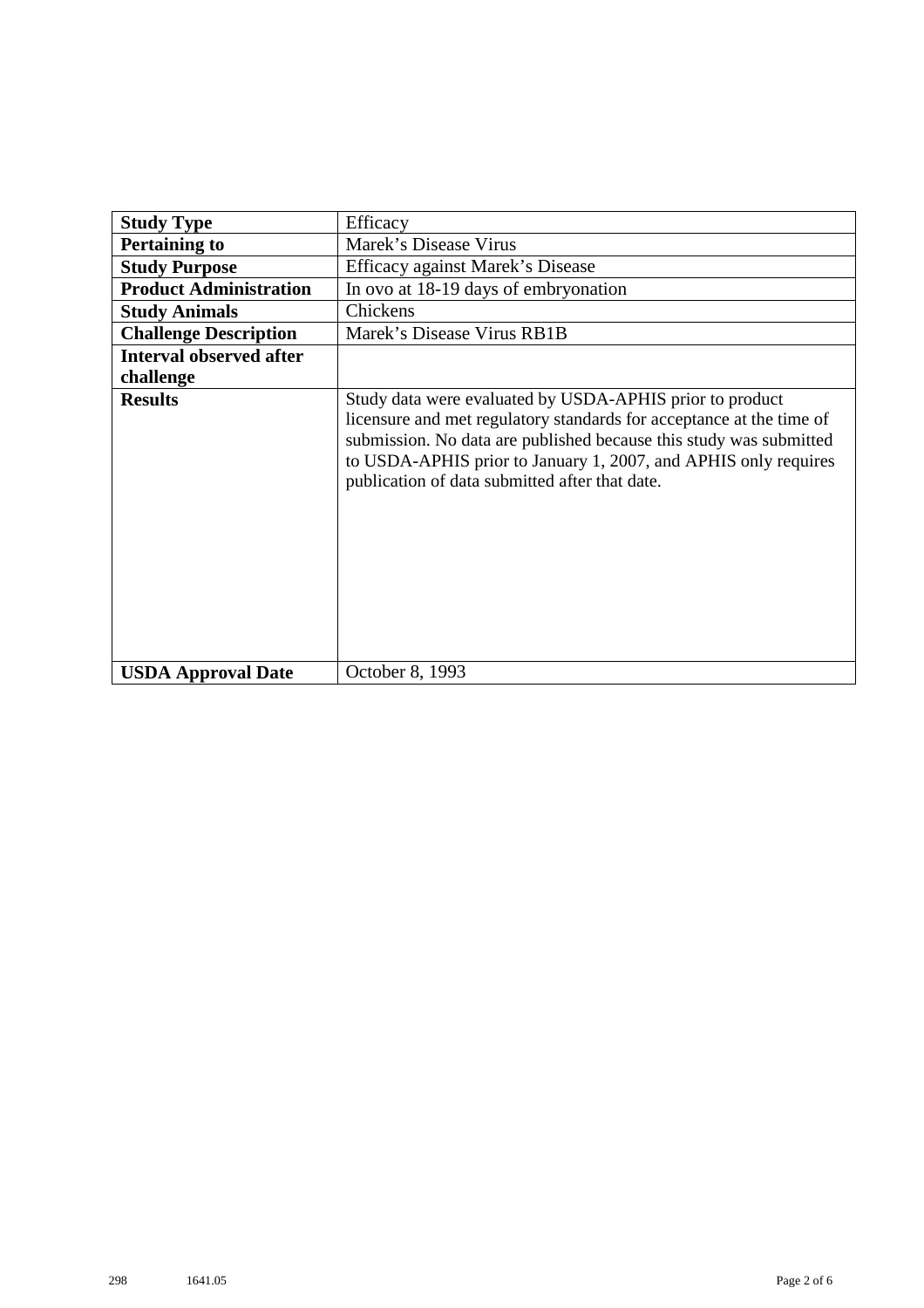| <b>Study Type</b>              | Efficacy                                                                                                                                                                                                                                                                                                                    |
|--------------------------------|-----------------------------------------------------------------------------------------------------------------------------------------------------------------------------------------------------------------------------------------------------------------------------------------------------------------------------|
| <b>Pertaining to</b>           | Marek's Disease Virus                                                                                                                                                                                                                                                                                                       |
| <b>Study Purpose</b>           | Efficacy against Marek's Disease                                                                                                                                                                                                                                                                                            |
| <b>Product Administration</b>  | Subcutaneous at day-of-age                                                                                                                                                                                                                                                                                                  |
| <b>Study Animals</b>           | Chickens                                                                                                                                                                                                                                                                                                                    |
| <b>Challenge Description</b>   | Marek's Disease Virus RB1B                                                                                                                                                                                                                                                                                                  |
| <b>Interval observed after</b> |                                                                                                                                                                                                                                                                                                                             |
| challenge                      |                                                                                                                                                                                                                                                                                                                             |
| <b>Results</b>                 | Study data were evaluated by USDA-APHIS prior to product<br>licensure and met regulatory standards for acceptance at the time of<br>submission. No data are published because this study was submitted<br>to USDA-APHIS prior to January 1, 2007, and APHIS only<br>requires publication of data submitted after that date. |
| <b>USDA Approval Date</b>      | January 26, 1990                                                                                                                                                                                                                                                                                                            |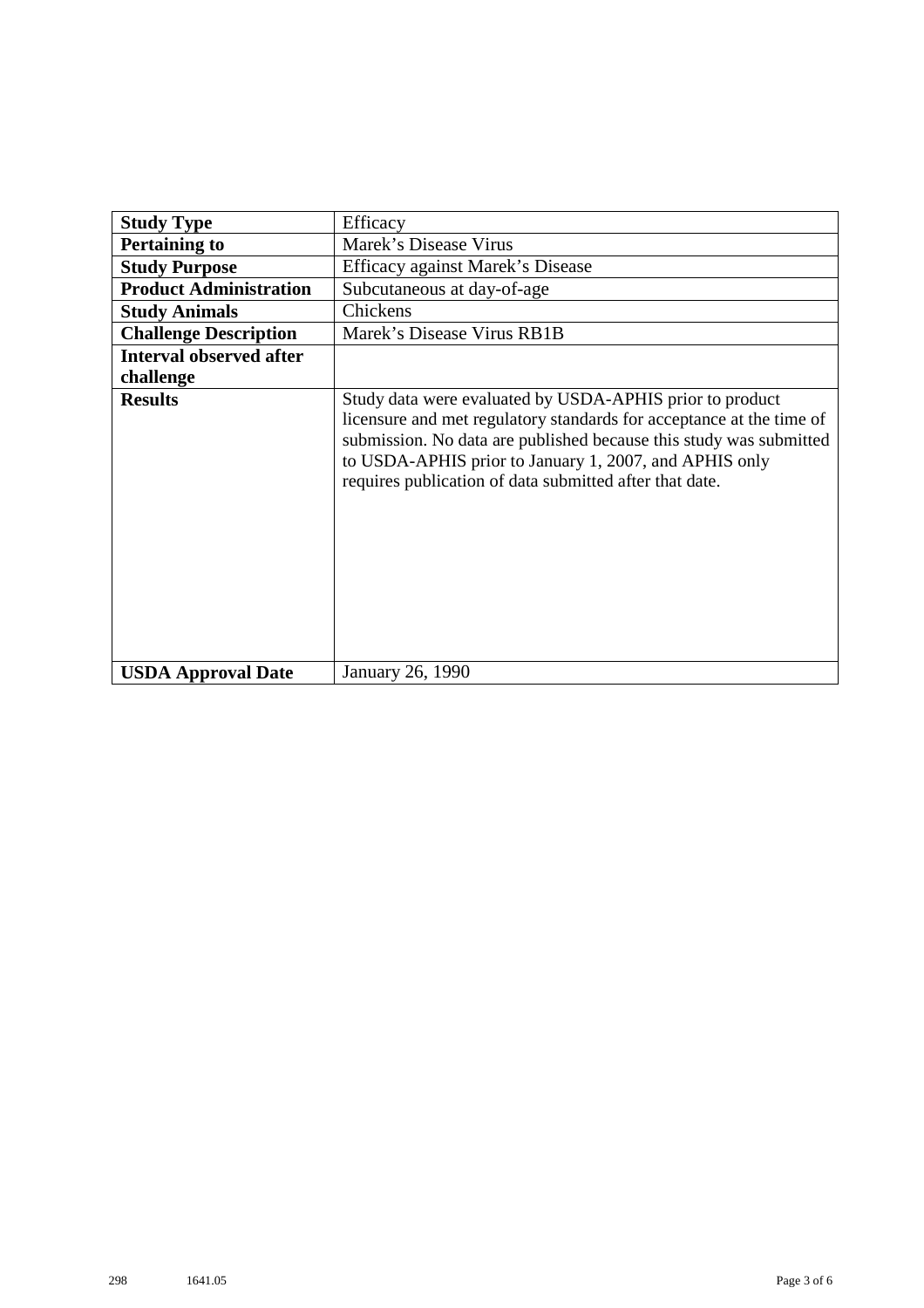| <b>Study Type</b>              | Efficacy                                                                                                                                                                                                                                                                                                                    |
|--------------------------------|-----------------------------------------------------------------------------------------------------------------------------------------------------------------------------------------------------------------------------------------------------------------------------------------------------------------------------|
| <b>Pertaining to</b>           | Marek's Disease                                                                                                                                                                                                                                                                                                             |
| <b>Study Purpose</b>           | Efficacy against Marek's Disease                                                                                                                                                                                                                                                                                            |
| <b>Product Administration</b>  | Subcutaneously (SQ)                                                                                                                                                                                                                                                                                                         |
| <b>Study Animals</b>           | Chickens                                                                                                                                                                                                                                                                                                                    |
| <b>Challenge Description</b>   |                                                                                                                                                                                                                                                                                                                             |
| <b>Interval observed after</b> |                                                                                                                                                                                                                                                                                                                             |
| challenge                      |                                                                                                                                                                                                                                                                                                                             |
| <b>Results</b>                 | Study data were evaluated by USDA-APHIS prior to product<br>licensure and met regulatory standards for acceptance at the time of<br>submission. No data are published because this study was submitted<br>to USDA-APHIS prior to January 1, 2007, and APHIS only requires<br>publication of data submitted after that date. |
| <b>USDA Approval Date</b>      | January 17, 1980                                                                                                                                                                                                                                                                                                            |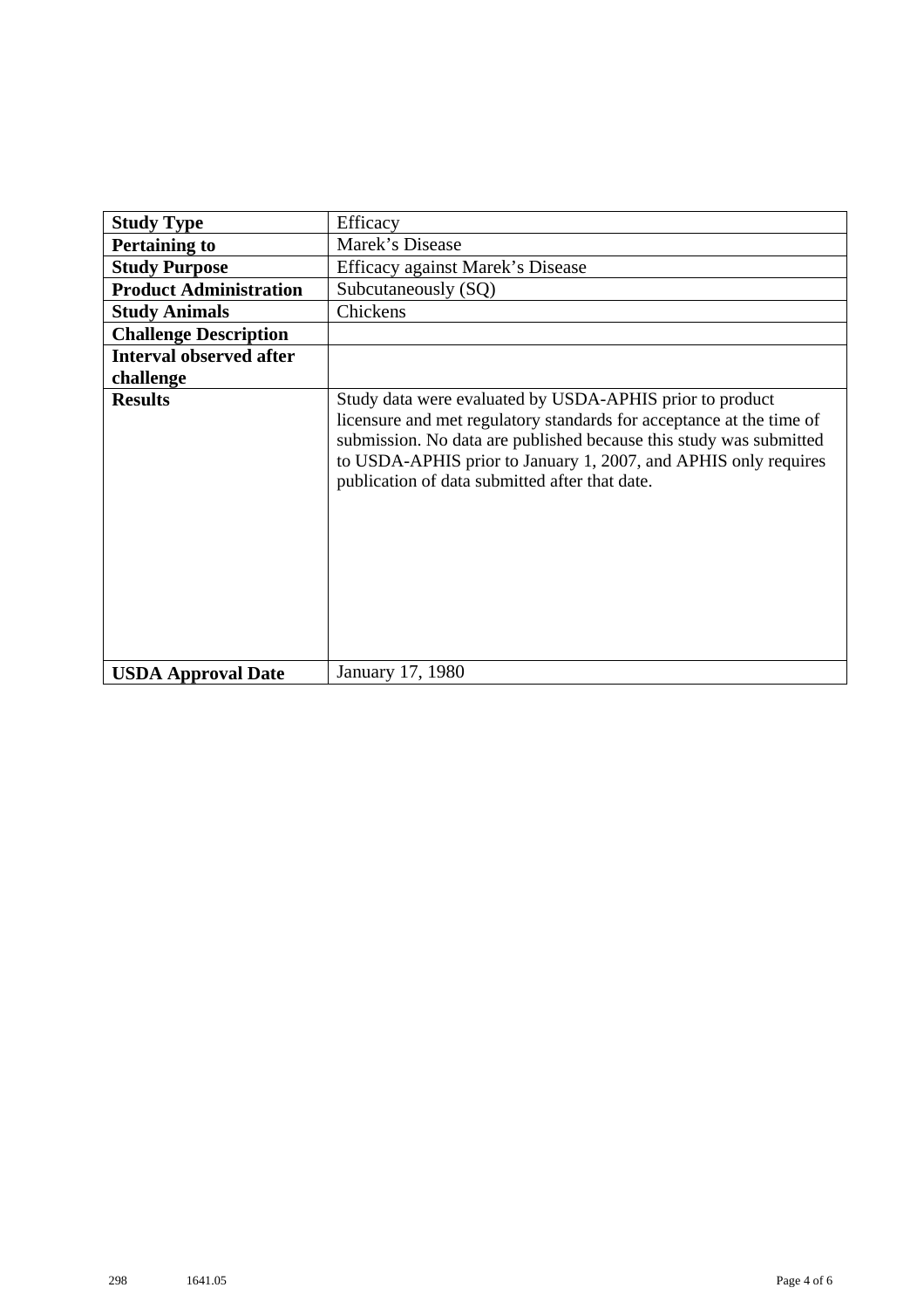| <b>Study Type</b>              | Safety                                                                                                                                                                                                                                                                                                                      |
|--------------------------------|-----------------------------------------------------------------------------------------------------------------------------------------------------------------------------------------------------------------------------------------------------------------------------------------------------------------------------|
| <b>Pertaining to</b>           | ALL                                                                                                                                                                                                                                                                                                                         |
| <b>Study Purpose</b>           | Demonstrate in ovo safety under typical field conditions                                                                                                                                                                                                                                                                    |
| <b>Product Administration</b>  |                                                                                                                                                                                                                                                                                                                             |
| <b>Study Animals</b>           | Chickens                                                                                                                                                                                                                                                                                                                    |
| <b>Challenge Description</b>   |                                                                                                                                                                                                                                                                                                                             |
| <b>Interval observed after</b> |                                                                                                                                                                                                                                                                                                                             |
| challenge                      |                                                                                                                                                                                                                                                                                                                             |
| <b>Results</b>                 | Study data were evaluated by USDA-APHIS prior to product<br>licensure and met regulatory standards for acceptance at the time of<br>submission. No data are published because this study was submitted<br>to USDA-APHIS prior to January 1, 2007, and APHIS only requires<br>publication of data submitted after that date. |
| <b>USDA Approval Date</b>      | May 23, 1994                                                                                                                                                                                                                                                                                                                |